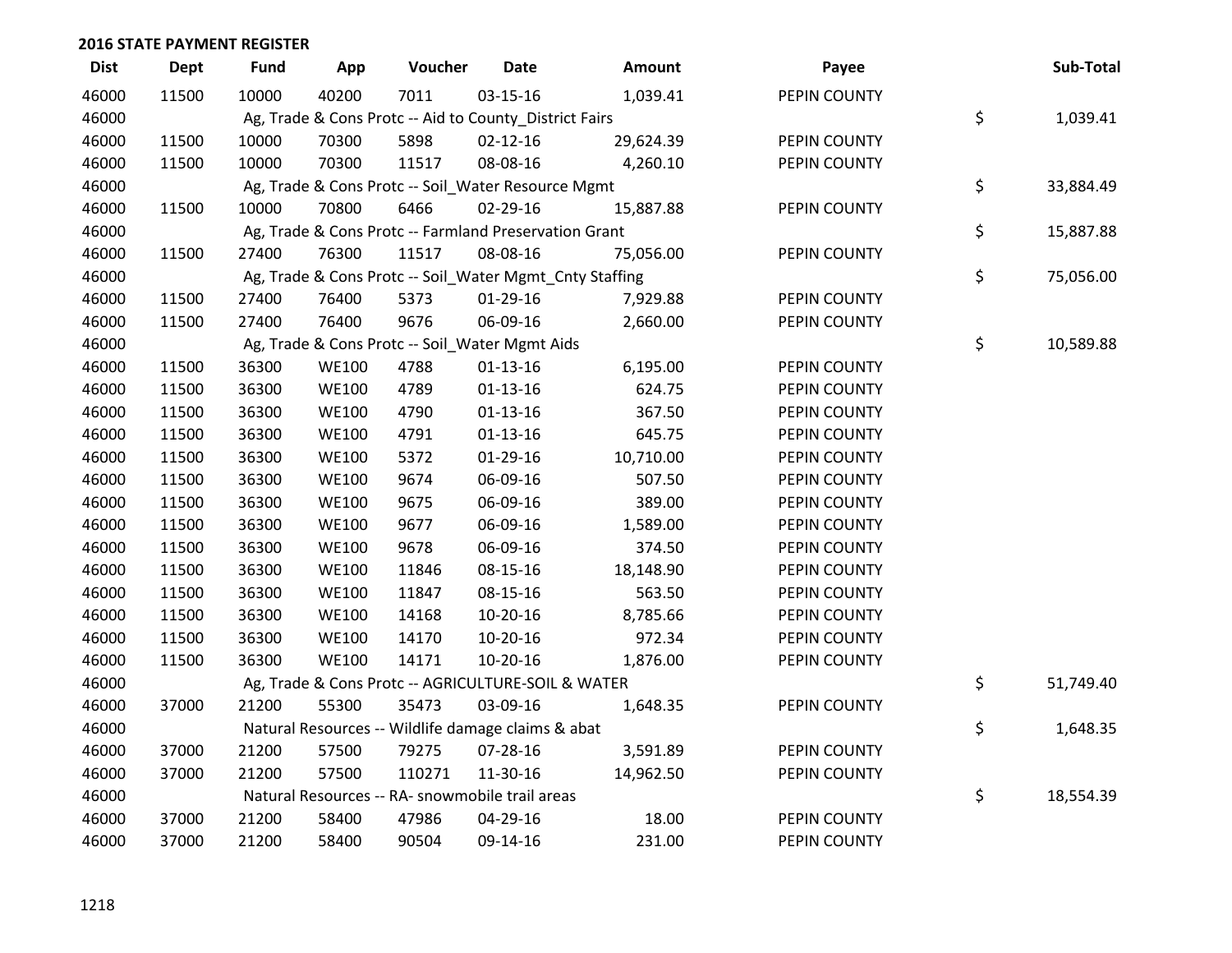| <b>Dist</b> | <b>Dept</b> | Fund  | App   | Voucher                                | <b>Date</b>                                         | <b>Amount</b> | Payee                  | Sub-Total        |
|-------------|-------------|-------|-------|----------------------------------------|-----------------------------------------------------|---------------|------------------------|------------------|
| 46000       |             |       |       |                                        | Natural Resources -- ResAids - pymt in lieu tax fed |               |                        | \$<br>249.00     |
| 46000       | 37000       | 21200 | 58900 | 102516                                 | $11 - 18 - 16$                                      | 2,329.95      | PEPIN COUNTY           |                  |
| 46000       |             |       |       |                                        | Natural Resources -- Resource aids - distribution o |               |                        | \$<br>2,329.95   |
| 46000       | 37000       | 27400 | 67000 | 55650                                  | 05-27-16                                            | 61,883.18     | PEPIN COUNTY           |                  |
| 46000       |             |       |       |                                        | Natural Resources -- Fin asst for responsible units |               |                        | \$<br>61,883.18  |
| 46000       | 37000       | 27400 | 67300 | 55650                                  | 05-27-16                                            | 2,145.21      | PEPIN COUNTY           |                  |
| 46000       |             |       |       |                                        | Natural Resources -- Recycling consolidation grants |               |                        | \$<br>2,145.21   |
| 46000       | 39500       | 21100 | 18500 | 58283                                  | 12-05-16                                            | 762.92        | PEPIN COUNTY           |                  |
| 46000       | 39500       | 21100 | 18500 | 58845                                  | 12-05-16                                            | 1,834.01      | PEPIN COUNTY           |                  |
| 46000       | 39500       | 21100 | 18500 | 63887                                  | 12-22-16                                            | 5,854.84      | PEPIN COUNTY           |                  |
| 46000       | 39500       | 21100 | 18500 | 69802                                  | 12-30-16                                            | 451.69        | PEPIN COUNTY           |                  |
| 46000       |             |       |       | Transportation -- Hwy Sfty Loc Aid Ffd |                                                     |               |                        | \$<br>8,903.46   |
| 46000       | 39500       | 21100 | 19000 | 155                                    | 07-05-16                                            | 151,013.34    | PEPIN COUNTY           |                  |
| 46000       | 39500       | 21100 | 19000 | 29109                                  | 10-03-16                                            | 75,506.68     | PEPIN COUNTY           |                  |
| 46000       |             |       |       | Transportation -- Trans Aids To Co.-Sf |                                                     |               |                        | \$<br>226,520.02 |
| 46000       | 39500       | 21100 | 16800 | 88046                                  | 05-06-16                                            | 68,844.00     | <b>COUNTY OF PEPIN</b> |                  |
| 46000       |             |       |       | Transportation -- Eldly&Disa Co/Aid Sf |                                                     |               |                        | \$<br>68,844.00  |
| 46000       | 39500       | 21100 | 18500 | 82956                                  | 05-26-16                                            | 974.40        | TREAS PEPIN CO         |                  |
| 46000       | 39500       | 21100 | 18500 | 84265                                  | 06-13-16                                            | 951.84        | TREAS PEPIN CO         |                  |
| 46000       | 39500       | 21100 | 18500 | 87256                                  | $07 - 14 - 16$                                      | 1,639.12      | TREAS PEPIN CO         |                  |
| 46000       |             |       |       | Transportation -- Hwy Sfty Loc Aid Ffd |                                                     |               |                        | \$<br>3,565.36   |
| 46000       | 39500       | 21100 | 19000 | 74046                                  | $01 - 04 - 16$                                      | 75,506.67     | <b>COUNTY OF PEPIN</b> |                  |
| 46000       |             |       |       | Transportation -- Trans Aids To Co.-Sf |                                                     |               |                        | \$<br>75,506.67  |
| 46000       | 39500       | 21100 | 27800 | 80413                                  | 04-26-16                                            | 8,453.05      | TREAS PEPIN CO         |                  |
| 46000       | 39500       | 21100 | 27800 | 80413                                  | 04-26-16                                            | 48,736.43     | TREAS PEPIN CO         |                  |
| 46000       | 39500       | 21100 | 27800 | 80413                                  | 04-26-16                                            | 61,944.58     | TREAS PEPIN CO         |                  |
| 46000       |             |       |       | Transportation -- Loc Rd Imp Prg St Fd |                                                     |               |                        | \$<br>119,134.06 |
| 46000       | 41000       | 10000 | 11600 | 92120                                  | 11-29-16                                            | 10,960.00     | PEPIN COUNTY           |                  |
| 46000       |             |       |       |                                        | Corrections -- Reimbursing counties for proba       |               |                        | \$<br>10,960.00  |
| 46000       | 41000       | 10000 | 31300 | 34428                                  | 03-09-16                                            | 2,688.39      | PEPIN COUNTY           |                  |
| 46000       | 41000       | 10000 | 31300 | 34433                                  | 03-09-16                                            | 554.61        | PEPIN COUNTY           |                  |
| 46000       | 41000       | 10000 | 31300 | 34438                                  | 03-09-16                                            | 4,199.63      | PEPIN COUNTY           |                  |
| 46000       | 41000       | 10000 | 31300 | 34443                                  | 03-09-16                                            | 3,333.77      | PEPIN COUNTY           |                  |
| 46000       | 41000       | 10000 | 31300 | 34457                                  | 03-09-16                                            | 4,583.75      | PEPIN COUNTY           |                  |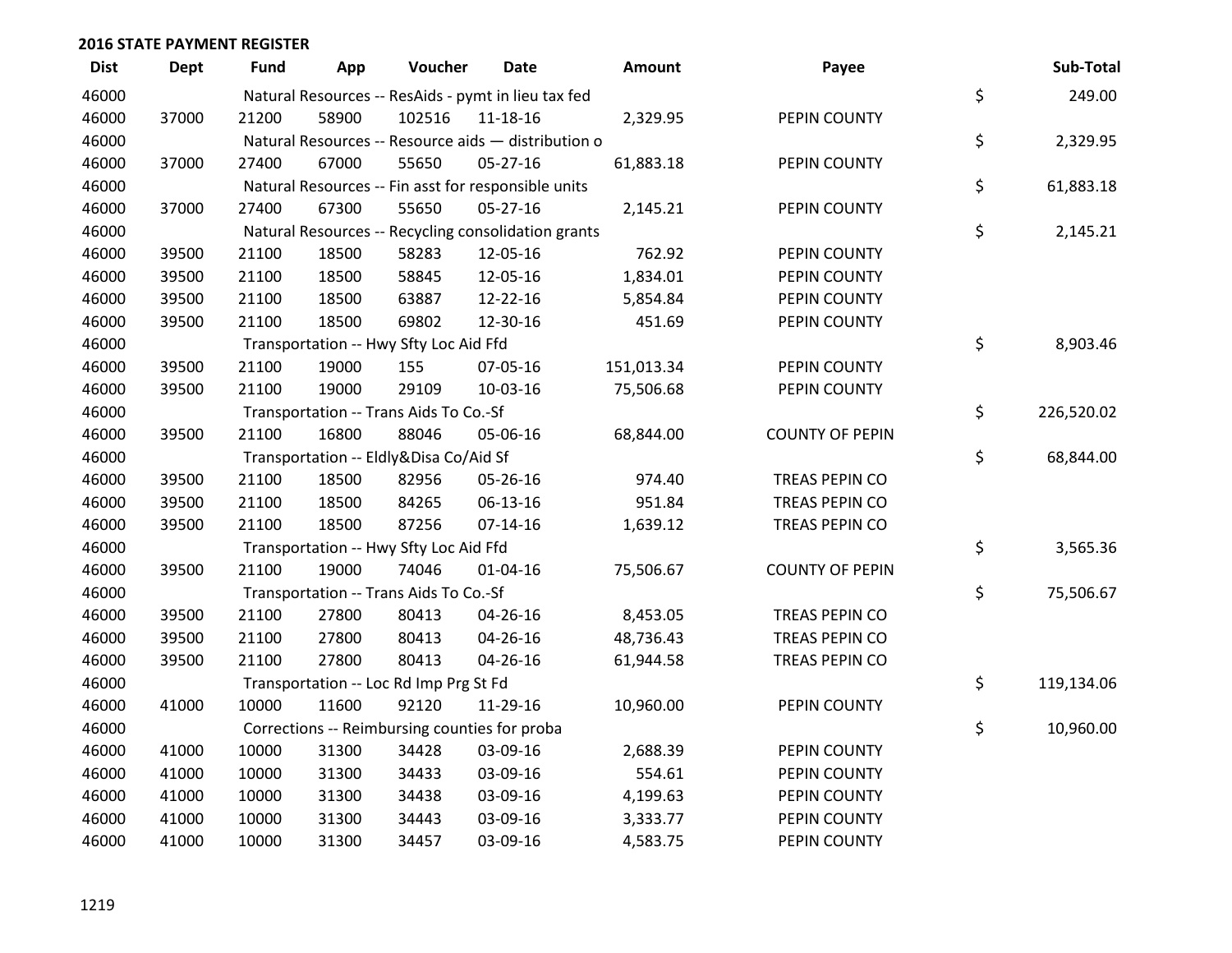| <b>Dist</b> | <b>Dept</b> | <b>Fund</b> | App   | Voucher                                           | <b>Date</b>    | <b>Amount</b> | Payee        | Sub-Total        |
|-------------|-------------|-------------|-------|---------------------------------------------------|----------------|---------------|--------------|------------------|
| 46000       |             |             |       | Corrections -- Community youth and family aid     |                |               |              | \$<br>15,360.15  |
| 46000       | 43500       | 10000       | 00000 | 90614                                             | $01 - 04 - 16$ | 20,704.00     | PEPIN CO     |                  |
| 46000       | 43500       | 10000       | 00000 | 90616                                             | $02 - 01 - 16$ | 21,157.00     | PEPIN CO     |                  |
| 46000       | 43500       | 10000       | 00000 | 90618                                             | 03-01-16       | 24,604.00     | PEPIN CO     |                  |
| 46000       | 43500       | 10000       | 00000 | 90622                                             | $04 - 01 - 16$ | 10,376.00     | PEPIN CO     |                  |
| 46000       | 43500       | 10000       | 00000 | 90624                                             | 05-02-16       | 105,826.00    | PEPIN CO     |                  |
| 46000       | 43500       | 10000       | 00000 | 90625                                             | 05-03-16       | 79,030.00     | PEPIN CO     |                  |
| 46000       | 43500       | 10000       | 00000 | 90627                                             | 06-01-16       | 49,030.00     | PEPIN CO     |                  |
| 46000       | 43500       | 10000       | 00000 | 90628                                             | 06-29-16       | 11,987.00     | PEPIN CO     |                  |
| 46000       | 43500       | 10000       | 00000 | 90700                                             | 07-01-16       | 17,136.00     | PEPIN CO     |                  |
| 46000       | 43500       | 10000       | 00000 | 90701                                             | 08-01-16       | 75,281.00     | PEPIN CO     |                  |
| 46000       | 43500       | 10000       | 00000 | 90702                                             | 09-01-16       | 22,668.00     | PEPIN CO     |                  |
| 46000       | 43500       | 10000       | 00000 | 90704                                             | $10-01-16$     | 12,168.00     | PEPIN CO     |                  |
| 46000       | 43500       | 10000       | 00000 | 90705                                             | $11 - 01 - 16$ | 2,738.00      | PEPIN CO     |                  |
| 46000       | 43500       | 10000       | 00000 | 90706                                             | 12-01-16       | 48,899.00     | PEPIN CO     |                  |
| 46000       |             |             |       | Health Services -- State/Fed Aids                 |                |               |              | \$<br>501,604.00 |
| 46000       | 45500       | 10000       | 22100 | 14337                                             | $07 - 22 - 16$ | 230.00        | PEPIN COUNTY |                  |
| 46000       |             |             |       | Justice -- Crime laboratories, DNA                |                |               |              | \$<br>230.00     |
| 46000       | 45500       | 10000       | 23100 | 16900                                             | 09-23-16       | 2,880.00      | PEPIN COUNTY |                  |
| 46000       |             |             |       | Justice -- Law enforcement train, local           |                |               |              | \$<br>2,880.00   |
| 46000       | 45500       | 10000       | 53200 | 7621                                              | 03-14-16       | 7,731.91      | PEPIN COUNTY |                  |
| 46000       | 45500       | 10000       | 53200 | 14451                                             | 07-22-16       | 7,169.77      | PEPIN COUNTY |                  |
| 46000       |             |             |       | Justice -- Crime victim witness assist            |                |               |              | \$<br>14,901.68  |
| 46000       | 46500       | 10000       | 30800 | 16164                                             | 10-06-16       | 939.28        | PEPIN COUNTY |                  |
| 46000       |             |             |       | Military Affairs -- Emergency response equipment  |                |               |              | \$<br>939.28     |
| 46000       | 46500       | 10000       | 33700 | 12950                                             | 07-20-16       | 2,541.50      | PEPIN COUNTY |                  |
| 46000       | 46500       | 10000       | 33700 | 18626                                             | 12-06-16       | 2,541.50      | PEPIN COUNTY |                  |
| 46000       |             |             |       | Military Affairs -- Local emer planning grants    |                |               |              | \$<br>5,083.00   |
| 46000       | 46500       | 10000       | 34200 | 5061                                              | $01 - 27 - 16$ | 10,617.99     | PEPIN COUNTY |                  |
| 46000       | 46500       | 10000       | 34200 | 5611                                              | 02-04-16       | 2,648.00      | PEPIN COUNTY |                  |
| 46000       | 46500       | 10000       | 34200 | 13889                                             | 08-16-16       | 8,575.26      | PEPIN COUNTY |                  |
| 46000       | 46500       | 10000       | 34200 | 18696                                             | 12-06-16       | 10,047.28     | PEPIN COUNTY |                  |
| 46000       |             |             |       | Military Affairs -- Federal aid, local assistance |                |               |              | \$<br>31,888.53  |
| 46000       | 48500       | 15200       | 12700 | 18277                                             | 09-26-16       | 50.00         | PEPIN COUNTY |                  |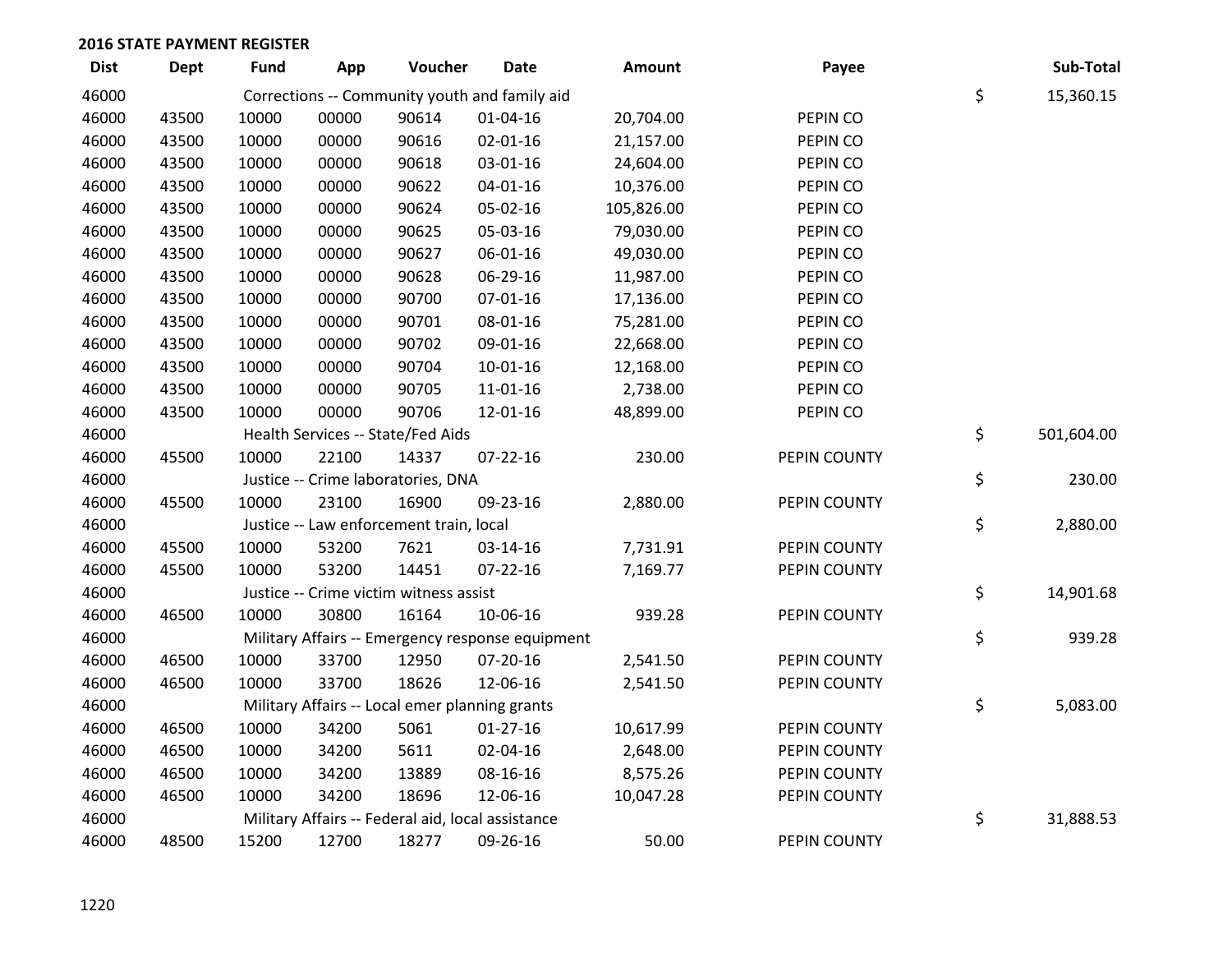| <b>Dist</b> | <b>Dept</b> | Fund  | App                    | Voucher                                           | <b>Date</b>    | <b>Amount</b> | Payee        | Sub-Total        |
|-------------|-------------|-------|------------------------|---------------------------------------------------|----------------|---------------|--------------|------------------|
| 46000       |             |       |                        | Veterans Affairs -- Grants to counties            |                |               |              | \$<br>50.00      |
| 46000       | 48500       | 58200 | 26700                  | 18277                                             | 09-26-16       | 225.00        | PEPIN COUNTY |                  |
| 46000       |             |       |                        | Veterans Affairs -- County grants                 |                |               |              | \$<br>225.00     |
| 46000       | 48500       | 58200 | 28000                  | 21163                                             | 11-23-16       | 298.65        | PEPIN COUNTY |                  |
| 46000       |             |       |                        | Veterans Affairs -- Veterans transportation grant |                |               |              | \$<br>298.65     |
| 46000       | 48500       | 58300 | 37000                  | 18277                                             | 09-26-16       | 225.00        | PEPIN COUNTY |                  |
| 46000       |             |       |                        | Veterans Affairs -- County grants                 |                |               |              | \$<br>225.00     |
| 46000       | 50500       | 10000 | 15500                  | 11510                                             | $02 - 17 - 16$ | 3,140.03      | PEPIN COUNTY |                  |
| 46000       | 50500       | 10000 | 15500                  | 16310                                             | $04 - 15 - 16$ | 298.07        | PEPIN COUNTY |                  |
| 46000       | 50500       | 10000 | 15500                  | 17678                                             | 04-29-16       | 571.33        | PEPIN COUNTY |                  |
| 46000       | 50500       | 10000 | 15500                  | 20764                                             | 06-01-16       | 1,216.34      | PEPIN COUNTY |                  |
| 46000       | 50500       | 10000 | 15500                  | 32642                                             | $10-17-16$     | 109.88        | PEPIN COUNTY |                  |
| 46000       | 50500       | 10000 | 15500                  | 33870                                             | 10-31-16       | 443.94        | PEPIN COUNTY |                  |
| 46000       | 50500       | 10000 | 15500                  | 35195                                             | $11 - 16 - 16$ | 3,832.51      | PEPIN COUNTY |                  |
| 46000       |             |       |                        | Administration -- Federal aid, local assistance   |                |               |              | \$<br>9,612.10   |
| 46000       | 50500       | 23500 | 37100                  | 11510                                             | $02 - 17 - 16$ | 2,439.47      | PEPIN COUNTY |                  |
| 46000       | 50500       | 23500 | 37100                  | 16310                                             | 04-15-16       | 387.48        | PEPIN COUNTY |                  |
| 46000       | 50500       | 23500 | 37100                  | 17678                                             | 04-29-16       | 588.31        | PEPIN COUNTY |                  |
| 46000       | 50500       | 23500 | 37100                  | 20764                                             | 06-01-16       | 372.87        | PEPIN COUNTY |                  |
| 46000       | 50500       | 23500 | 37100                  | 32642                                             | $10-17-16$     | 62.79         | PEPIN COUNTY |                  |
| 46000       | 50500       | 23500 | 37100                  | 35195                                             | 11-16-16       | 2,090.88      | PEPIN COUNTY |                  |
| 46000       |             |       |                        | Administration -- Low-income assistance grants    |                |               |              | \$<br>5,941.80   |
| 46000       | 50500       | 26900 | 16600                  | 13239                                             | 03-23-16       | 1,000.00      | PEPIN COUNTY |                  |
| 46000       | 50500       | 26900 | 16600                  | 13440                                             | 03-24-16       | 87,776.00     | PEPIN COUNTY |                  |
| 46000       | 50500       | 26900 | 16600                  | 18451                                             | 05-10-16       | 25,000.00     | PEPIN COUNTY |                  |
| 46000       |             |       | Administration -- Land |                                                   |                |               |              | \$<br>113,776.00 |
| 46000       | 83500       | 10000 | 10500                  | 6484                                              | $07 - 25 - 16$ | 70,805.17     | PEPIN COUNTY |                  |
| 46000       | 83500       | 10000 | 10500                  | 14007                                             | $11 - 21 - 16$ | 395,677.73    | PEPIN COUNTY |                  |
| 46000       |             |       |                        | Revenue -- County and Municipal Aid               |                |               |              | \$<br>466,482.90 |
| 46000       | 83500       | 10000 | 10900                  | 7238                                              | $07 - 25 - 16$ | 3,527.00      | PEPIN COUNTY |                  |
| 46000       |             |       |                        | Revenue -- State Aid, Tax Exempt Proprty          |                |               |              | \$<br>3,527.00   |
| 46000       | 83500       | 10000 | 11000                  | 14007                                             | $11 - 21 - 16$ | 13,034.29     | PEPIN COUNTY |                  |
| 46000       |             |       |                        | Revenue -- Public Utility Distribution            |                |               |              | \$<br>13,034.29  |
| 46000       | 83500       | 10000 | 30200                  | 5080                                              | 07-25-16       | 289,680.97    | PEPIN COUNTY |                  |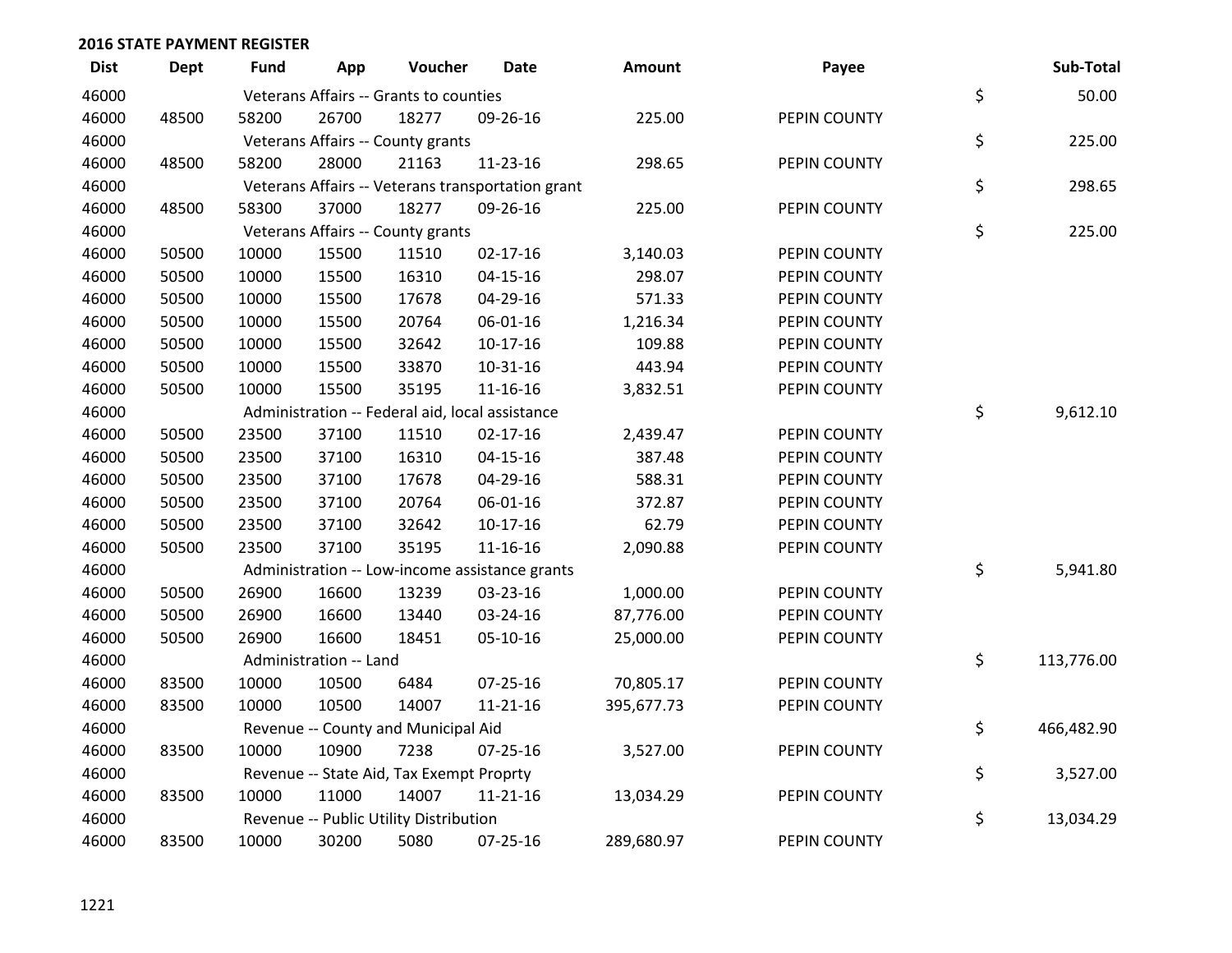| <b>Dist</b> | Dept  | <b>Fund</b> | App                                  | Voucher                                             | <b>Date</b>    | Amount       | Payee                 | Sub-Total          |
|-------------|-------|-------------|--------------------------------------|-----------------------------------------------------|----------------|--------------|-----------------------|--------------------|
| 46000       | 83500 | 10000       | 30200                                | 5224                                                | $07 - 25 - 16$ | 1,144,651.40 | PEPIN COUNTY          |                    |
| 46000       |       |             |                                      | Revenue -- School Lvy Tx/First Dollar Cr            |                |              |                       | \$<br>1,434,332.37 |
| 46000       | 83500 | 52100       | 36300                                | 3483                                                | 03-29-16       | 279,725.31   | PEPIN COUNTY          |                    |
| 46000       |       |             |                                      | Revenue -- Lottery & Gaming Credit                  |                |              |                       | \$<br>279,725.31   |
| 46000       |       |             | <b>District Total Appropriations</b> |                                                     |                |              |                       | \$<br>3,688,567.77 |
| 46002       | 16500 | 10000       | 22500                                | 4431                                                | 06-27-16       | 1,857.33     | TOWN OF ALBANY-PEPIN  |                    |
| 46002       |       |             |                                      | Safety & Prof Services -- Fire dues distribution    |                |              |                       | \$<br>1,857.33     |
| 46002       | 37000 | 21200       | 16600                                | 63747                                               | 06-20-16       | 1,088.14     | TOWN OF ALBANY-PEPIN  |                    |
| 46002       |       |             |                                      | Natural Resources -- Gen program ops-state funds-FR |                |              |                       | \$<br>1,088.14     |
| 46002       | 37000 | 21200       | 57100                                | 63747                                               | 06-20-16       | 488.96       | TOWN OF ALBANY-PEPIN  |                    |
| 46002       |       |             |                                      | Natural Resources -- ResAids - cnty forst, cl & mfl |                |              |                       | \$<br>488.96       |
| 46002       | 37000 | 21200       | 58900                                | 102517                                              | 11-18-16       | 2,396.57     | TOWN OF ALBANY-PEPIN  |                    |
| 46002       |       |             |                                      | Natural Resources -- Resource aids - distribution o |                |              |                       | \$<br>2,396.57     |
| 46002       | 39500 | 21100       | 19100                                | 1334                                                | 07-05-16       | 20,533.65    | TOWN OF ALBANY-PEPIN  |                    |
| 46002       | 39500 | 21100       | 19100                                | 30406                                               | 10-03-16       | 20,533.65    | TOWN OF ALBANY-PEPIN  |                    |
| 46002       | 39500 | 21100       | 19100                                | 77153                                               | $01 - 04 - 16$ | 20,533.65    | <b>TOWN OF ALBANY</b> |                    |
| 46002       | 39500 | 21100       | 19100                                | 85153                                               | 04-04-16       | 20,533.65    | TOWN OF ALBANY        |                    |
| 46002       |       |             |                                      | Transportation -- Trns Aids To Mnc.-Sf              |                |              |                       | \$<br>82,134.60    |
| 46002       | 83500 | 10000       | 10500                                | 6474                                                | 07-25-16       | 6,219.87     | TOWN OF ALBANY-PEPIN  |                    |
| 46002       | 83500 | 10000       | 10500                                | 13996                                               | $11 - 21 - 16$ | 35,245.93    | TOWN OF ALBANY-PEPIN  |                    |
| 46002       |       |             |                                      | Revenue -- County and Municipal Aid                 |                |              |                       | \$<br>41,465.80    |
| 46002       | 83500 | 10000       | 10900                                | 8357                                                | $07 - 25 - 16$ | 2.00         | TOWN OF ALBANY-PEPIN  |                    |
| 46002       |       |             |                                      | Revenue -- State Aid, Tax Exempt Proprty            |                |              |                       | \$<br>2.00         |
| 46002       |       |             | <b>District Total Appropriations</b> |                                                     |                |              |                       | \$<br>129,433.40   |
| 46004       | 37000 | 10000       | 50300                                | 29373                                               | $02 - 12 - 16$ | 8,950.45     | <b>TOWN OF DURAND</b> |                    |
| 46004       | 37000 | 10000       | 50300                                | 47123                                               | $04 - 21 - 16$ | 31.93        | TOWN OF DURAND        |                    |
| 46004       |       |             |                                      | Natural Resources -- Aids in lieu of taxes - gener  |                |              |                       | \$<br>8,982.38     |
| 46004       | 37000 | 21200       | 16600                                | 63748                                               | 06-20-16       | 519.32       | <b>TOWN OF DURAND</b> |                    |
| 46004       |       |             |                                      | Natural Resources -- Gen program ops-state funds-FR |                |              |                       | \$<br>519.32       |
| 46004       | 37000 | 21200       | 57100                                | 63748                                               | 06-20-16       | 239.96       | <b>TOWN OF DURAND</b> |                    |
| 46004       |       |             |                                      | Natural Resources -- ResAids - cnty forst, cl & mfl |                |              |                       | \$<br>239.96       |
| 46004       | 37000 | 21200       | 58900                                | 102518                                              | 11-18-16       | 799.91       | <b>TOWN OF DURAND</b> |                    |
| 46004       |       |             |                                      | Natural Resources -- Resource aids - distribution o |                |              |                       | \$<br>799.91       |
| 46004       | 39500 | 21100       | 19100                                | 1335                                                | 07-05-16       | 5,251.77     | <b>TOWN OF DURAND</b> |                    |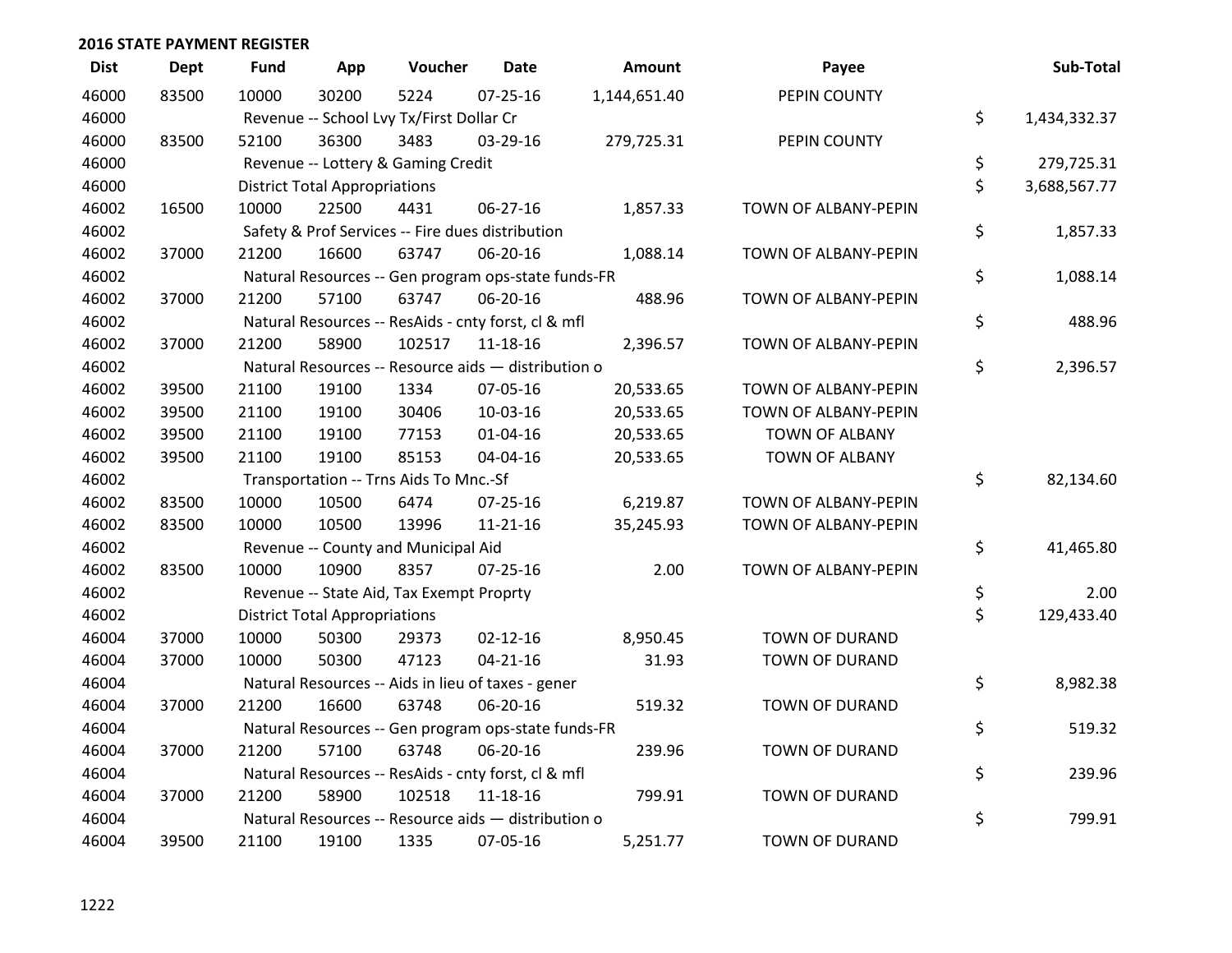| <b>Dist</b> | <b>Dept</b> | <b>Fund</b> | App                                  | Voucher                                  | <b>Date</b>                                         | <b>Amount</b> | Payee                    | Sub-Total       |
|-------------|-------------|-------------|--------------------------------------|------------------------------------------|-----------------------------------------------------|---------------|--------------------------|-----------------|
| 46004       | 39500       | 21100       | 19100                                | 30407                                    | 10-03-16                                            | 5,251.77      | <b>TOWN OF DURAND</b>    |                 |
| 46004       | 39500       | 21100       | 19100                                | 77154                                    | $01 - 04 - 16$                                      | 5,251.77      | <b>TOWN OF DURAND</b>    |                 |
| 46004       | 39500       | 21100       | 19100                                | 85154                                    | 04-04-16                                            | 5,251.77      | <b>TOWN OF DURAND</b>    |                 |
| 46004       |             |             |                                      | Transportation -- Trns Aids To Mnc.-Sf   |                                                     |               |                          | \$<br>21,007.08 |
| 46004       | 83500       | 10000       | 10500                                | 6475                                     | 07-25-16                                            | 4,407.99      | TOWN OF DURAND           |                 |
| 46004       | 83500       | 10000       | 10500                                | 13997                                    | $11 - 21 - 16$                                      | 24,934.41     | <b>TOWN OF DURAND</b>    |                 |
| 46004       |             |             |                                      | Revenue -- County and Municipal Aid      |                                                     |               |                          | \$<br>29,342.40 |
| 46004       | 83500       | 10000       | 10900                                | 8358                                     | $07 - 25 - 16$                                      | 2.00          | <b>TOWN OF DURAND</b>    |                 |
| 46004       |             |             |                                      | Revenue -- State Aid, Tax Exempt Proprty |                                                     |               |                          | \$<br>2.00      |
| 46004       | 83500       | 10000       | 11000                                | 13997                                    | 11-21-16                                            | 40.27         | <b>TOWN OF DURAND</b>    |                 |
| 46004       |             |             |                                      | Revenue -- Public Utility Distribution   |                                                     |               |                          | \$<br>40.27     |
| 46004       | 83500       | 52100       | 36300                                | 3221                                     | 03-28-16                                            | 1,363.56      | <b>TOWN OF DURAND</b>    |                 |
| 46004       |             |             |                                      | Revenue -- Lottery & Gaming Credit       |                                                     |               |                          | \$<br>1,363.56  |
| 46004       |             |             | <b>District Total Appropriations</b> |                                          |                                                     |               |                          | \$<br>62,296.88 |
| 46006       | 16500       | 10000       | 22500                                | 5220                                     | 07-07-16                                            | 861.32        | TOWN OF FRANKFORT        |                 |
| 46006       |             |             |                                      |                                          | Safety & Prof Services -- Fire dues distribution    |               |                          | \$<br>861.32    |
| 46006       | 37000       | 10000       | 50300                                | 29328                                    | 05-03-16                                            | 1,223.03      | <b>TOWN OF FRANKFORT</b> |                 |
| 46006       | 37000       | 10000       | 50300                                | 46962                                    | $04 - 21 - 16$                                      | 557.83        | TOWN OF FRANKFORT        |                 |
| 46006       |             |             |                                      |                                          | Natural Resources -- Aids in lieu of taxes - gener  |               |                          | \$<br>1,780.86  |
| 46006       | 37000       | 21200       | 16600                                | 63749                                    | 06-20-16                                            | 1,600.96      | TOWN OF FRANKFORT        |                 |
| 46006       |             |             |                                      |                                          | Natural Resources -- Gen program ops-state funds-FR |               |                          | \$<br>1,600.96  |
| 46006       | 37000       | 21200       | 57100                                | 63749                                    | 06-20-16                                            | 748.00        | <b>TOWN OF FRANKFORT</b> |                 |
| 46006       |             |             |                                      |                                          | Natural Resources -- ResAids - cnty forst, cl & mfl |               |                          | \$<br>748.00    |
| 46006       | 37000       | 21200       | 57900                                | 46963                                    | $04 - 21 - 16$                                      | 140.60        | TOWN OF FRANKFORT        |                 |
| 46006       |             |             |                                      |                                          | Natural Resources -- Aids in lieu of taxes - sum s  |               |                          | \$<br>140.60    |
| 46006       | 39500       | 21100       | 19100                                | 1336                                     | 07-05-16                                            | 18,100.44     | TOWN OF FRANKFORT        |                 |
| 46006       | 39500       | 21100       | 19100                                | 30408                                    | 10-03-16                                            | 18,100.44     | <b>TOWN OF FRANKFORT</b> |                 |
| 46006       | 39500       | 21100       | 19100                                | 77155                                    | 01-04-16                                            | 18,100.44     | <b>TOWN OF FRANKFORT</b> |                 |
| 46006       | 39500       | 21100       | 19100                                | 85155                                    | 04-04-16                                            | 18,100.44     | TOWN OF FRANKFORT        |                 |
| 46006       |             |             |                                      | Transportation -- Trns Aids To Mnc.-Sf   |                                                     |               |                          | \$<br>72,401.76 |
| 46006       | 83500       | 10000       | 10500                                | 6476                                     | $07 - 25 - 16$                                      | 3,703.74      | <b>TOWN OF FRANKFORT</b> |                 |
| 46006       | 83500       | 10000       | 10500                                | 13998                                    | $11 - 21 - 16$                                      | 20,661.85     | <b>TOWN OF FRANKFORT</b> |                 |
| 46006       |             |             |                                      | Revenue -- County and Municipal Aid      |                                                     |               |                          | \$<br>24,365.59 |
| 46006       | 83500       | 10000       | 10900                                | 8359                                     | $07 - 25 - 16$                                      | 1.00          | <b>TOWN OF FRANKFORT</b> |                 |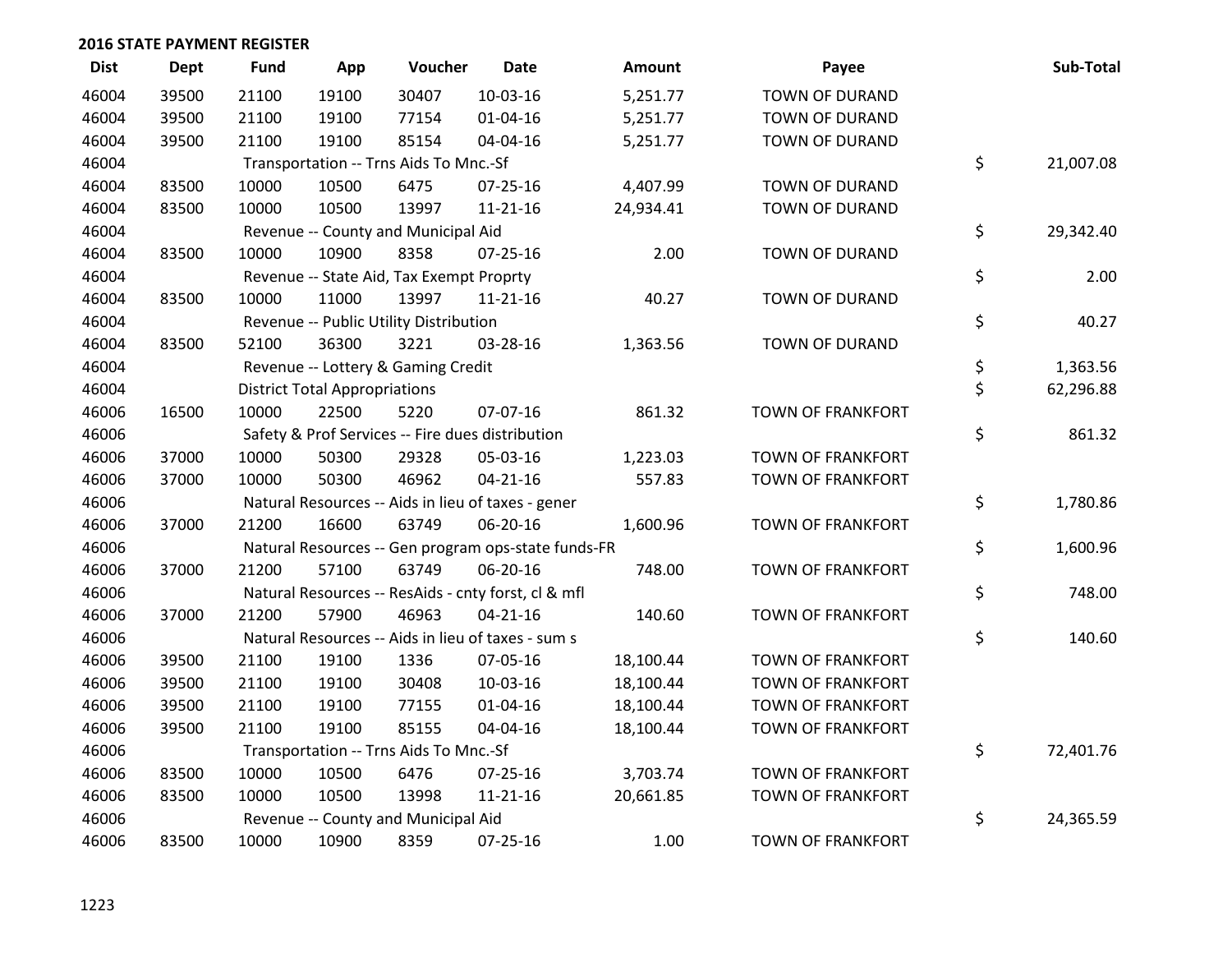| <b>Dist</b> | <b>Dept</b> | <b>Fund</b> | App                                  | Voucher                                          | <b>Date</b>                                         | <b>Amount</b> | Payee                | Sub-Total        |
|-------------|-------------|-------------|--------------------------------------|--------------------------------------------------|-----------------------------------------------------|---------------|----------------------|------------------|
| 46006       |             |             |                                      | Revenue -- State Aid, Tax Exempt Proprty         |                                                     |               |                      | \$<br>1.00       |
| 46006       | 83500       | 10000       | 11000                                | 13998                                            | $11 - 21 - 16$                                      | 338.85        | TOWN OF FRANKFORT    |                  |
| 46006       |             |             |                                      | Revenue -- Public Utility Distribution           |                                                     |               |                      | \$<br>338.85     |
| 46006       |             |             | <b>District Total Appropriations</b> |                                                  |                                                     |               |                      | \$<br>102,238.94 |
| 46008       | 16500       | 10000       | 22500                                | 4432                                             | 06-27-16                                            | 2,044.79      | <b>TOWN OF LIMA</b>  |                  |
| 46008       |             |             |                                      | Safety & Prof Services -- Fire dues distribution |                                                     |               |                      | \$<br>2,044.79   |
| 46008       | 37000       | 10000       | 50300                                | 45676                                            | $04 - 21 - 16$                                      | 37.78         | <b>TOWN OF LIMA</b>  |                  |
| 46008       |             |             |                                      |                                                  | Natural Resources -- Aids in lieu of taxes - gener  |               |                      | \$<br>37.78      |
| 46008       | 37000       | 21200       | 16600                                | 63750                                            | 06-20-16                                            | 831.42        | <b>TOWN OF LIMA</b>  |                  |
| 46008       |             |             |                                      |                                                  | Natural Resources -- Gen program ops-state funds-FR |               |                      | \$<br>831.42     |
| 46008       | 37000       | 21200       | 57100                                | 63750                                            | 06-20-16                                            | 424.20        | <b>TOWN OF LIMA</b>  |                  |
| 46008       |             |             |                                      |                                                  | Natural Resources -- ResAids - cnty forst, cl & mfl |               |                      | \$<br>424.20     |
| 46008       | 39500       | 21100       | 19100                                | 1337                                             | 07-05-16                                            | 15,276.37     | <b>TOWN OF LIMA</b>  |                  |
| 46008       | 39500       | 21100       | 19100                                | 30409                                            | 10-03-16                                            | 15,276.39     | <b>TOWN OF LIMA</b>  |                  |
| 46008       | 39500       | 21100       | 19100                                | 77156                                            | $01 - 04 - 16$                                      | 15,276.37     | <b>TOWN OF LIMA</b>  |                  |
| 46008       | 39500       | 21100       | 19100                                | 85156                                            | 04-04-16                                            | 15,276.37     | <b>TOWN OF LIMA</b>  |                  |
| 46008       |             |             |                                      | Transportation -- Trns Aids To Mnc.-Sf           |                                                     |               |                      | \$<br>61,105.50  |
| 46008       | 83500       | 10000       | 10500                                | 6477                                             | $07 - 25 - 16$                                      | 6,231.68      | <b>TOWN OF LIMA</b>  |                  |
| 46008       | 83500       | 10000       | 10500                                | 13999                                            | $11 - 21 - 16$                                      | 35,312.87     | <b>TOWN OF LIMA</b>  |                  |
| 46008       |             |             |                                      | Revenue -- County and Municipal Aid              |                                                     |               |                      | \$<br>41,544.55  |
| 46008       | 83500       | 10000       | 10900                                | 8360                                             | 07-25-16                                            | 73.00         | <b>TOWN OF LIMA</b>  |                  |
| 46008       |             |             |                                      | Revenue -- State Aid, Tax Exempt Proprty         |                                                     |               |                      | \$<br>73.00      |
| 46008       |             |             | <b>District Total Appropriations</b> |                                                  |                                                     |               |                      | \$<br>106,061.24 |
| 46010       | 16500       | 10000       | 22500                                | 4433                                             | 06-27-16                                            | 3,047.83      | <b>TOWN OF PEPIN</b> |                  |
| 46010       |             |             |                                      | Safety & Prof Services -- Fire dues distribution |                                                     |               |                      | \$<br>3,047.83   |
| 46010       | 37000       | 10000       | 50300                                | 29208                                            | $02 - 12 - 16$                                      | 5,880.15      | TOWN OF PEPIN        |                  |
| 46010       | 37000       | 10000       | 50300                                | 46589                                            | $04 - 21 - 16$                                      | 561.21        | <b>TOWN OF PEPIN</b> |                  |
| 46010       |             |             |                                      |                                                  | Natural Resources -- Aids in lieu of taxes - gener  |               |                      | \$<br>6,441.36   |
| 46010       | 37000       | 21200       | 16600                                | 63751                                            | 06-20-16                                            | 2,498.17      | <b>TOWN OF PEPIN</b> |                  |
| 46010       |             |             |                                      |                                                  | Natural Resources -- Gen program ops-state funds-FR |               |                      | \$<br>2,498.17   |
| 46010       | 37000       | 21200       | 57100                                | 63751                                            | 06-20-16                                            | 1,206.96      | <b>TOWN OF PEPIN</b> |                  |
| 46010       |             |             |                                      |                                                  | Natural Resources -- ResAids - cnty forst, cl & mfl |               |                      | \$<br>1,206.96   |
| 46010       | 37000       | 21200       | 57900                                | 46588                                            | $04 - 21 - 16$                                      | 605.34        | <b>TOWN OF PEPIN</b> |                  |
| 46010       |             |             |                                      |                                                  | Natural Resources -- Aids in lieu of taxes - sum s  |               |                      | \$<br>605.34     |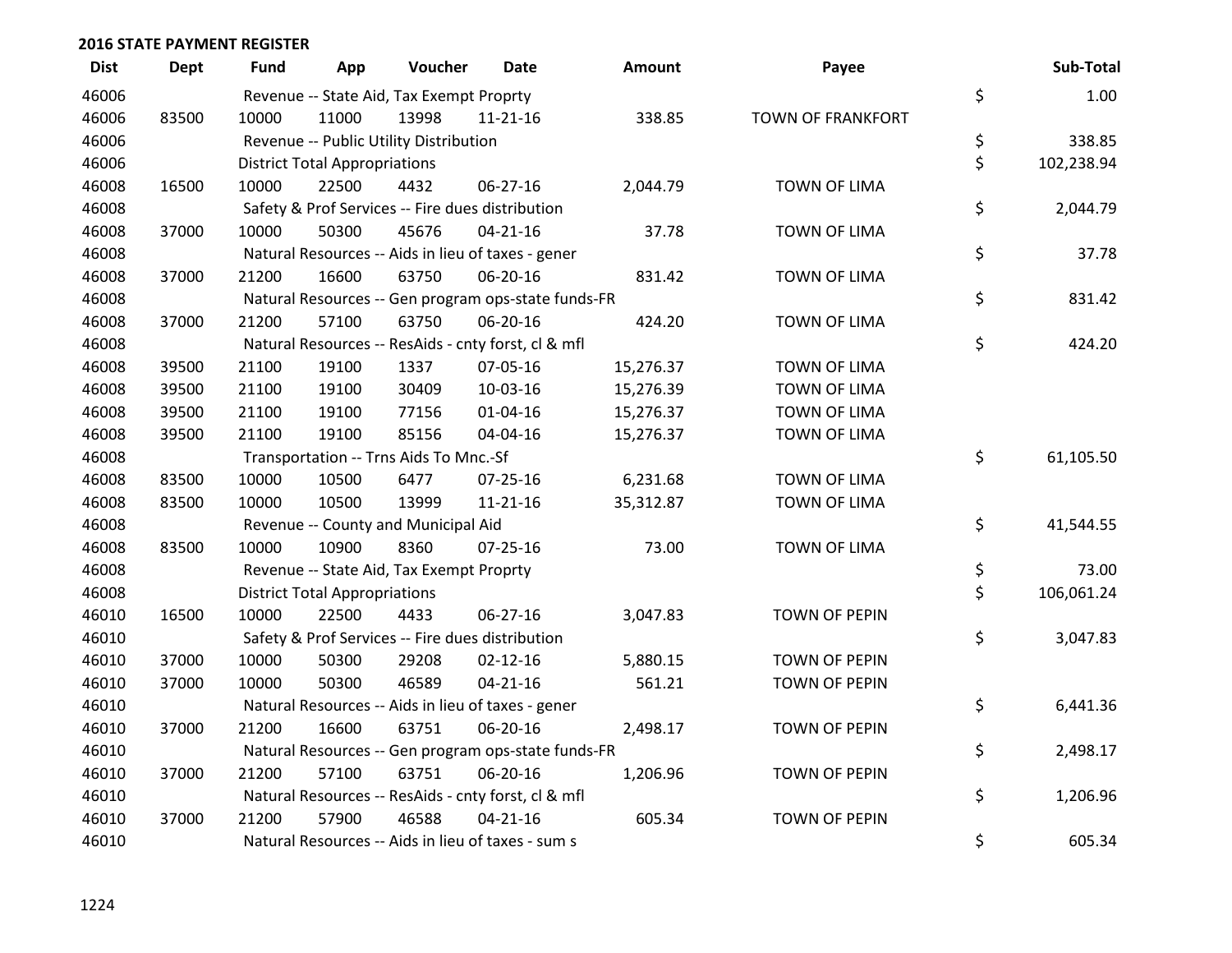| <b>Dist</b> | <b>Dept</b> | <b>Fund</b> | App                                  | Voucher                                  | <b>Date</b>                                         | <b>Amount</b> | Payee                    | Sub-Total        |
|-------------|-------------|-------------|--------------------------------------|------------------------------------------|-----------------------------------------------------|---------------|--------------------------|------------------|
| 46010       | 37000       | 21200       | 58900                                | 102519                                   | $11 - 18 - 16$                                      | 1,223.90      | <b>TOWN OF PEPIN</b>     |                  |
| 46010       |             |             |                                      |                                          | Natural Resources -- Resource aids - distribution o |               |                          | \$<br>1,223.90   |
| 46010       | 39500       | 21100       | 19100                                | 1338                                     | 07-05-16                                            | 34,279.63     | TOWN OF PEPIN            |                  |
| 46010       | 39500       | 21100       | 19100                                | 30410                                    | 10-03-16                                            | 34,279.65     | TOWN OF PEPIN            |                  |
| 46010       | 39500       | 21100       | 19100                                | 77157                                    | $01 - 04 - 16$                                      | 34,279.63     | TOWN OF PEPIN            |                  |
| 46010       | 39500       | 21100       | 19100                                | 85157                                    | 04-04-16                                            | 34,279.63     | <b>TOWN OF PEPIN</b>     |                  |
| 46010       |             |             |                                      | Transportation -- Trns Aids To Mnc.-Sf   |                                                     |               |                          | \$<br>137,118.54 |
| 46010       | 83500       | 10000       | 10500                                | 6478                                     | $07 - 25 - 16$                                      | 2,755.25      | <b>TOWN OF PEPIN</b>     |                  |
| 46010       | 83500       | 10000       | 10500                                | 14000                                    | 11-21-16                                            | 15,529.45     | TOWN OF PEPIN            |                  |
| 46010       |             |             |                                      | Revenue -- County and Municipal Aid      |                                                     |               |                          | \$<br>18,284.70  |
| 46010       | 83500       | 10000       | 10900                                | 8361                                     | $07 - 25 - 16$                                      | 1.00          | TOWN OF PEPIN            |                  |
| 46010       |             |             |                                      | Revenue -- State Aid, Tax Exempt Proprty |                                                     |               |                          | \$<br>1.00       |
| 46010       | 83500       | 10000       | 11000                                | 14000                                    | $11 - 21 - 16$                                      | 88.08         | <b>TOWN OF PEPIN</b>     |                  |
| 46010       |             |             |                                      | Revenue -- Public Utility Distribution   |                                                     |               |                          | \$<br>88.08      |
| 46010       |             |             | <b>District Total Appropriations</b> |                                          |                                                     |               |                          | \$<br>170,515.88 |
| 46012       | 16500       | 10000       | 22500                                | 4434                                     | 06-27-16                                            | 1,120.74      | TOWN OF STOCKHOLM        |                  |
| 46012       |             |             |                                      |                                          | Safety & Prof Services -- Fire dues distribution    |               |                          | \$<br>1,120.74   |
| 46012       | 37000       | 10000       | 50300                                | 29038                                    | $02 - 12 - 16$                                      | 1,748.83      | <b>TOWN OF STOCKHOLM</b> |                  |
| 46012       | 37000       | 10000       | 50300                                | 29039                                    | $02 - 12 - 16$                                      | 1,718.30      | TOWN OF STOCKHOLM        |                  |
| 46012       | 37000       | 10000       | 50300                                | 46054                                    | $04 - 21 - 16$                                      | 113.30        | TOWN OF STOCKHOLM        |                  |
| 46012       |             |             |                                      |                                          | Natural Resources -- Aids in lieu of taxes - gener  |               |                          | \$<br>3,580.43   |
| 46012       | 37000       | 21200       | 16600                                | 63752                                    | 06-20-16                                            | 409.06        | TOWN OF STOCKHOLM        |                  |
| 46012       |             |             |                                      |                                          | Natural Resources -- Gen program ops-state funds-FR |               |                          | \$<br>409.06     |
| 46012       | 37000       | 21200       | 57100                                | 63752                                    | 06-20-16                                            | 225.00        | TOWN OF STOCKHOLM        |                  |
| 46012       |             |             |                                      |                                          | Natural Resources -- ResAids - cnty forst, cl & mfl |               |                          | \$<br>225.00     |
| 46012       | 37000       | 21200       | 57900                                | 46053                                    | $04 - 21 - 16$                                      | 6.62          | TOWN OF STOCKHOLM        |                  |
| 46012       |             |             |                                      |                                          | Natural Resources -- Aids in lieu of taxes - sum s  |               |                          | \$<br>6.62       |
| 46012       | 39500       | 21100       | 19100                                | 1339                                     | 07-05-16                                            | 9,903.49      | TOWN OF STOCKHOLM        |                  |
| 46012       | 39500       | 21100       | 19100                                | 30411                                    | 10-03-16                                            | 9,903.51      | <b>TOWN OF STOCKHOLM</b> |                  |
| 46012       | 39500       | 21100       | 19100                                | 77158                                    | $01 - 04 - 16$                                      | 9,903.49      | TOWN OF STOCKHOLM        |                  |
| 46012       | 39500       | 21100       | 19100                                | 85158                                    | 04-04-16                                            | 9,903.49      | TOWN OF STOCKHOLM        |                  |
| 46012       |             |             |                                      | Transportation -- Trns Aids To Mnc.-Sf   |                                                     |               |                          | \$<br>39,613.98  |
| 46012       | 83500       | 10000       | 10500                                | 6479                                     | 07-25-16                                            | 1,241.95      | TOWN OF STOCKHOLM        |                  |
| 46012       | 83500       | 10000       | 10500                                | 14001                                    | 11-21-16                                            | 6,406.38      | TOWN OF STOCKHOLM        |                  |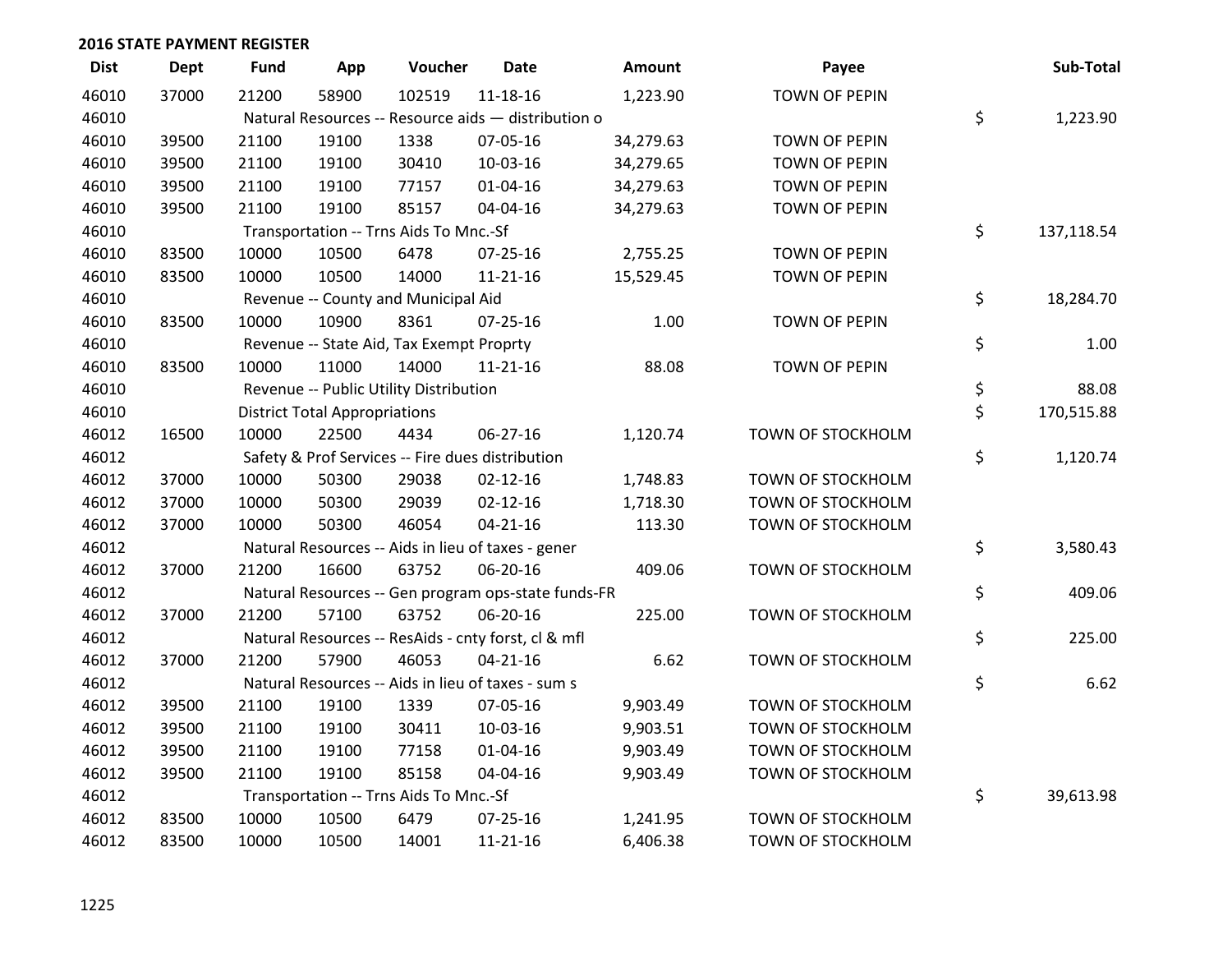| <b>Dist</b> | <b>Dept</b> | <b>Fund</b> | App                                  | Voucher                                          | <b>Date</b>                                         | <b>Amount</b> | Payee                     | Sub-Total        |
|-------------|-------------|-------------|--------------------------------------|--------------------------------------------------|-----------------------------------------------------|---------------|---------------------------|------------------|
| 46012       |             |             |                                      | Revenue -- County and Municipal Aid              |                                                     |               |                           | \$<br>7,648.33   |
| 46012       | 83500       | 10000       | 10900                                | 8362                                             | $07 - 25 - 16$                                      | 1.00          | <b>TOWN OF STOCKHOLM</b>  |                  |
| 46012       |             |             |                                      | Revenue -- State Aid, Tax Exempt Proprty         |                                                     |               |                           | \$<br>1.00       |
| 46012       | 83500       | 10000       | 11000                                | 14001                                            | 11-21-16                                            | 656.25        | TOWN OF STOCKHOLM         |                  |
| 46012       |             |             |                                      | Revenue -- Public Utility Distribution           |                                                     |               |                           | \$<br>656.25     |
| 46012       |             |             | <b>District Total Appropriations</b> |                                                  |                                                     |               |                           | \$<br>53,261.41  |
| 46014       | 16500       | 10000       | 22500                                | 4435                                             | 06-27-16                                            | 2,173.67      | TOWN OF WATERVILLE        |                  |
| 46014       |             |             |                                      | Safety & Prof Services -- Fire dues distribution |                                                     |               |                           | \$<br>2,173.67   |
| 46014       | 37000       | 10000       | 50300                                | 28867                                            | $02 - 12 - 16$                                      | 13,732.89     | <b>TOWN OF WATERVILLE</b> |                  |
| 46014       | 37000       | 10000       | 50300                                | 28868                                            | $02 - 12 - 16$                                      | 4,086.98      | TOWN OF WATERVILLE        |                  |
| 46014       | 37000       | 10000       | 50300                                | 45557                                            | $04 - 21 - 16$                                      | 378.61        | TOWN OF WATERVILLE        |                  |
| 46014       |             |             |                                      |                                                  | Natural Resources -- Aids in lieu of taxes - gener  |               |                           | \$<br>18,198.48  |
| 46014       | 37000       | 21200       | 16600                                | 63753                                            | 06-20-16                                            | 1,001.92      | TOWN OF WATERVILLE        |                  |
| 46014       |             |             |                                      |                                                  | Natural Resources -- Gen program ops-state funds-FR |               |                           | \$<br>1,001.92   |
| 46014       | 37000       | 21200       | 57100                                | 63753                                            | 06-20-16                                            | 507.18        | TOWN OF WATERVILLE        |                  |
| 46014       |             |             |                                      |                                                  | Natural Resources -- ResAids - cnty forst, cl & mfl |               |                           | \$<br>507.18     |
| 46014       | 37000       | 21200       | 58900                                | 102520                                           | $11 - 18 - 16$                                      | 3,709.20      | <b>TOWN OF WATERVILLE</b> |                  |
| 46014       |             |             |                                      |                                                  | Natural Resources -- Resource aids - distribution o |               |                           | \$<br>3,709.20   |
| 46014       | 39500       | 21100       | 19100                                | 1340                                             | 07-05-16                                            | 20,043.70     | <b>TOWN OF WATERVILLE</b> |                  |
| 46014       | 39500       | 21100       | 19100                                | 30412                                            | 10-03-16                                            | 20,043.72     | <b>TOWN OF WATERVILLE</b> |                  |
| 46014       | 39500       | 21100       | 19100                                | 77159                                            | $01 - 04 - 16$                                      | 20,043.70     | TOWN OF WATERVILLE        |                  |
| 46014       | 39500       | 21100       | 19100                                | 85159                                            | 04-04-16                                            | 20,043.70     | TOWN OF WATERVILLE        |                  |
| 46014       |             |             |                                      | Transportation -- Trns Aids To Mnc.-Sf           |                                                     |               |                           | \$<br>80,174.82  |
| 46014       | 83500       | 10000       | 10500                                | 6480                                             | $07 - 25 - 16$                                      | 14,222.53     | TOWN OF WATERVILLE        |                  |
| 46014       | 83500       | 10000       | 10500                                | 14002                                            | $11 - 21 - 16$                                      | 80,004.86     | TOWN OF WATERVILLE        |                  |
| 46014       |             |             |                                      | Revenue -- County and Municipal Aid              |                                                     |               |                           | \$<br>94,227.39  |
| 46014       | 83500       | 10000       | 10900                                | 8363                                             | 07-25-16                                            | 6.00          | TOWN OF WATERVILLE        |                  |
| 46014       |             |             |                                      | Revenue -- State Aid, Tax Exempt Proprty         |                                                     |               |                           | \$<br>6.00       |
| 46014       | 83500       | 10000       | 11000                                | 14002                                            | $11 - 21 - 16$                                      | 577.56        | <b>TOWN OF WATERVILLE</b> |                  |
| 46014       |             |             |                                      | Revenue -- Public Utility Distribution           |                                                     |               |                           | \$<br>577.56     |
| 46014       |             |             | <b>District Total Appropriations</b> |                                                  |                                                     |               |                           | \$<br>200,576.22 |
| 46016       | 16500       | 10000       | 22500                                | 4436                                             | 06-27-16                                            | 1,562.64      | <b>TOWN OF WAUBEEK</b>    |                  |
| 46016       |             |             |                                      | Safety & Prof Services -- Fire dues distribution |                                                     |               |                           | \$<br>1,562.64   |
| 46016       | 37000       | 10000       | 50300                                | 29054                                            | $02 - 12 - 16$                                      | 2,692.02      | <b>TOWN OF WAUBEEK</b>    |                  |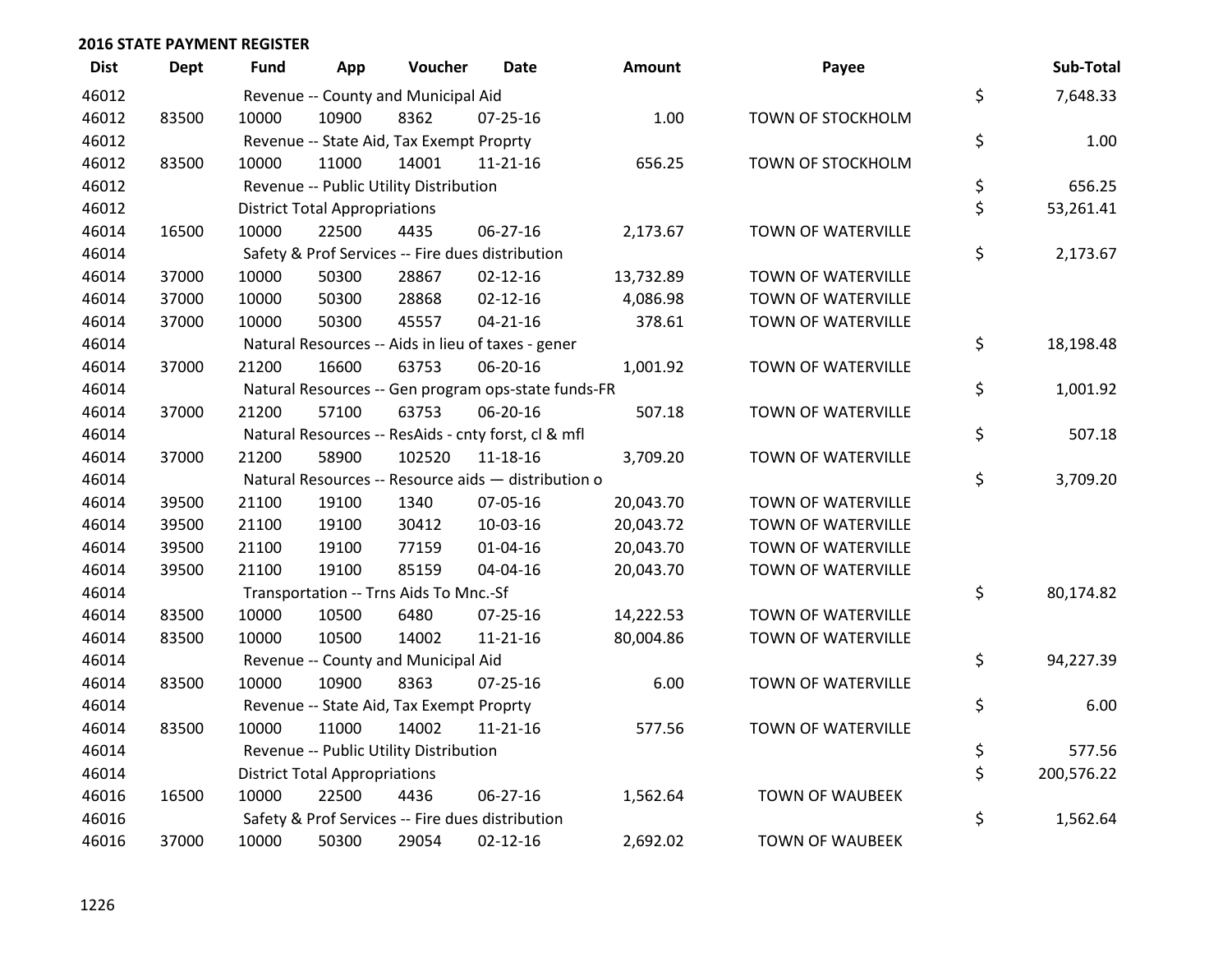| <b>Dist</b> | Dept  | <b>Fund</b> | App                                  | Voucher                                             | <b>Date</b>    | <b>Amount</b> | Payee                   | Sub-Total        |
|-------------|-------|-------------|--------------------------------------|-----------------------------------------------------|----------------|---------------|-------------------------|------------------|
| 46016       | 37000 | 10000       | 50300                                | 29055                                               | $02 - 12 - 16$ | 42.96         | <b>TOWN OF WAUBEEK</b>  |                  |
| 46016       | 37000 | 10000       | 50300                                | 46069                                               | $04 - 21 - 16$ | 370.10        | <b>TOWN OF WAUBEEK</b>  |                  |
| 46016       |       |             |                                      | Natural Resources -- Aids in lieu of taxes - gener  |                |               |                         | \$<br>3,105.08   |
| 46016       | 37000 | 21200       | 16600                                | 63754                                               | 06-20-16       | 399.53        | TOWN OF WAUBEEK         |                  |
| 46016       |       |             |                                      | Natural Resources -- Gen program ops-state funds-FR |                |               |                         | \$<br>399.53     |
| 46016       | 37000 | 21200       | 57100                                | 63754                                               | 06-20-16       | 238.15        | <b>TOWN OF WAUBEEK</b>  |                  |
| 46016       |       |             |                                      | Natural Resources -- ResAids - cnty forst, cl & mfl |                |               |                         | \$<br>238.15     |
| 46016       | 37000 | 21200       | 58900                                | 102521                                              | 11-18-16       | 1,190.21      | <b>TOWN OF WAUBEEK</b>  |                  |
| 46016       |       |             |                                      | Natural Resources -- Resource aids - distribution o |                |               |                         | \$<br>1,190.21   |
| 46016       | 39500 | 21100       | 19100                                | 1341                                                | 07-05-16       | 3,983.10      | <b>TOWN OF WAUBEEK</b>  |                  |
| 46016       | 39500 | 21100       | 19100                                | 30413                                               | 10-03-16       | 3,983.10      | <b>TOWN OF WAUBEEK</b>  |                  |
| 46016       | 39500 | 21100       | 19100                                | 77160                                               | $01 - 04 - 16$ | 3,983.10      | TOWN OF WAUBEEK         |                  |
| 46016       | 39500 | 21100       | 19100                                | 85160                                               | 04-04-16       | 3,983.10      | TOWN OF WAUBEEK         |                  |
| 46016       |       |             |                                      | Transportation -- Trns Aids To Mnc.-Sf              |                |               |                         | \$<br>15,932.40  |
| 46016       | 83500 | 10000       | 10500                                | 14003                                               | $11 - 21 - 16$ | 3,352.91      | <b>TOWN OF WAUBEEK</b>  |                  |
| 46016       |       |             |                                      | Revenue -- County and Municipal Aid                 |                |               |                         | \$<br>3,352.91   |
| 46016       | 83500 | 10000       | 10900                                | 8364                                                | $07 - 25 - 16$ | 39.00         | TOWN OF WAUBEEK         |                  |
| 46016       |       |             |                                      | Revenue -- State Aid, Tax Exempt Proprty            |                |               |                         | \$<br>39.00      |
| 46016       | 83500 | 10000       | 11000                                | 14003                                               | $11 - 21 - 16$ | 4,537.65      | <b>TOWN OF WAUBEEK</b>  |                  |
| 46016       |       |             |                                      | Revenue -- Public Utility Distribution              |                |               |                         | \$<br>4,537.65   |
| 46016       |       |             | <b>District Total Appropriations</b> |                                                     |                |               |                         | \$<br>30,357.57  |
| 46171       | 16500 | 10000       | 22500                                | 4437                                                | 06-27-16       | 2,538.31      | <b>VILLAGE OF PEPIN</b> |                  |
| 46171       |       |             |                                      | Safety & Prof Services -- Fire dues distribution    |                |               |                         | \$<br>2,538.31   |
| 46171       | 39500 | 21100       | 19100                                | 1342                                                | 07-05-16       | 5,724.47      | <b>VILLAGE OF PEPIN</b> |                  |
| 46171       | 39500 | 21100       | 19100                                | 30414                                               | 10-03-16       | 5,724.48      | <b>VILLAGE OF PEPIN</b> |                  |
| 46171       | 39500 | 21100       | 19100                                | 77161                                               | 01-04-16       | 5,724.47      | <b>VILLAGE OF PEPIN</b> |                  |
| 46171       | 39500 | 21100       | 19100                                | 85161                                               | 04-04-16       | 5,724.47      | <b>VILLAGE OF PEPIN</b> |                  |
| 46171       |       |             |                                      | Transportation -- Trns Aids To Mnc.-Sf              |                |               |                         | \$<br>22,897.89  |
| 46171       | 43500 | 10000       | 11900                                | 72362                                               | 09-02-16       | 5,148.98      | <b>VILLAGE OF PEPIN</b> |                  |
| 46171       |       |             |                                      | Health Services -- Emergency medical services, ai   |                |               |                         | \$<br>5,148.98   |
| 46171       | 83500 | 10000       | 10500                                | 6481                                                | 07-25-16       | 18,759.86     | <b>VILLAGE OF PEPIN</b> |                  |
| 46171       | 83500 | 10000       | 10500                                | 14004                                               | $11 - 21 - 16$ | 102,067.76    | VILLAGE OF PEPIN        |                  |
| 46171       |       |             |                                      | Revenue -- County and Municipal Aid                 |                |               |                         | \$<br>120,827.62 |
| 46171       | 83500 | 10000       | 10900                                | 8365                                                | $07 - 25 - 16$ | 62.00         | <b>VILLAGE OF PEPIN</b> |                  |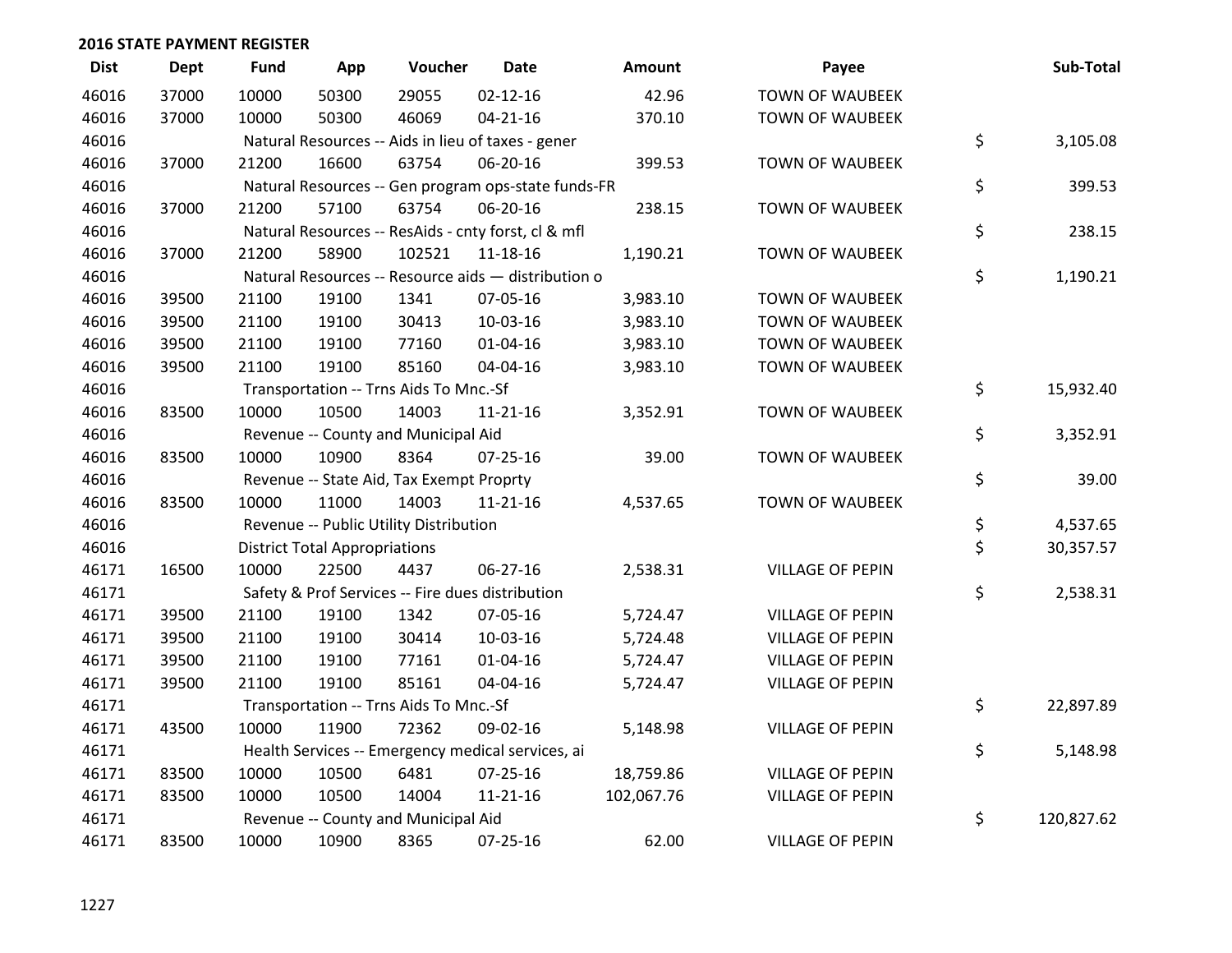| <b>Dist</b> | <b>Dept</b> | <b>Fund</b> | App                                  | Voucher                                             | <b>Date</b>    | Amount    | Payee                   | Sub-Total        |
|-------------|-------------|-------------|--------------------------------------|-----------------------------------------------------|----------------|-----------|-------------------------|------------------|
| 46171       | 83500       | 10000       | 10900                                | 9784                                                | $07 - 25 - 16$ | 278.00    | <b>VILLAGE OF PEPIN</b> |                  |
| 46171       |             |             |                                      | Revenue -- State Aid, Tax Exempt Proprty            |                |           |                         | \$<br>340.00     |
| 46171       | 83500       | 52100       | 36300                                | 3222                                                | 03-29-16       | 762.12    | <b>VILLAGE OF PEPIN</b> |                  |
| 46171       |             |             |                                      | Revenue -- Lottery & Gaming Credit                  |                |           |                         | \$<br>762.12     |
| 46171       |             |             | <b>District Total Appropriations</b> |                                                     |                |           |                         | \$<br>152,514.92 |
| 46181       | 16500       | 10000       | 22500                                | 4438                                                | 06-27-16       | 656.74    | VILLAGE OF STOCKHOLM    |                  |
| 46181       |             |             |                                      | Safety & Prof Services -- Fire dues distribution    |                |           |                         | \$<br>656.74     |
| 46181       | 37000       | 10000       | 50300                                | 46183                                               | $04 - 21 - 16$ | 56.02     | VILLAGE OF STOCKHOLM    |                  |
| 46181       |             |             |                                      | Natural Resources -- Aids in lieu of taxes - gener  |                |           |                         | \$<br>56.02      |
| 46181       | 37000       | 10000       | 94100                                | 35092                                               | 03-04-16       | 4,686.70  | VILLAGE OF STOCKHOLM    |                  |
| 46181       |             |             |                                      | Natural Resources -- GPO - federal funds            |                |           |                         | \$<br>4,686.70   |
| 46181       | 37000       | 21200       | 16600                                | 63755                                               | 06-20-16       | 16.91     | VILLAGE OF STOCKHOLM    |                  |
| 46181       |             |             |                                      | Natural Resources -- Gen program ops-state funds-FR |                |           |                         | \$<br>16.91      |
| 46181       | 37000       | 21200       | 57100                                | 63755                                               | 06-20-16       | 7.60      | VILLAGE OF STOCKHOLM    |                  |
| 46181       |             |             |                                      | Natural Resources -- ResAids - cnty forst, cl & mfl |                |           |                         | \$<br>7.60       |
| 46181       | 39500       | 21100       | 19100                                | 1343                                                | 07-05-16       | 1,029.43  | VILLAGE OF STOCKHOLM    |                  |
| 46181       | 39500       | 21100       | 19100                                | 30415                                               | 10-03-16       | 1,029.45  | VILLAGE OF STOCKHOLM    |                  |
| 46181       | 39500       | 21100       | 19100                                | 77162                                               | $01 - 04 - 16$ | 1,029.43  | VILLAGE OF STOCKHOLM    |                  |
| 46181       | 39500       | 21100       | 19100                                | 85162                                               | 04-04-16       | 1,029.43  | VILLAGE OF STOCKHOLM    |                  |
| 46181       |             |             |                                      | Transportation -- Trns Aids To Mnc.-Sf              |                |           |                         | \$<br>4,117.74   |
| 46181       | 83500       | 10000       | 10500                                | 6482                                                | $07 - 25 - 16$ | 2,341.44  | VILLAGE OF STOCKHOLM    |                  |
| 46181       | 83500       | 10000       | 10500                                | 14005                                               | $11 - 21 - 16$ | 13,268.19 | VILLAGE OF STOCKHOLM    |                  |
| 46181       |             |             |                                      | Revenue -- County and Municipal Aid                 |                |           |                         | \$<br>15,609.63  |
| 46181       |             |             | <b>District Total Appropriations</b> |                                                     |                |           |                         | \$<br>25,151.34  |
| 46216       | 16500       | 10000       | 22500                                | 4439                                                | 06-27-16       | 4,217.17  | <b>CITY OF DURAND</b>   |                  |
| 46216       |             |             |                                      | Safety & Prof Services -- Fire dues distribution    |                |           |                         | \$<br>4,217.17   |
| 46216       | 39500       | 21100       | 18500                                | 57060                                               | 12-01-16       | 323.03    | <b>CITY OF DURAND</b>   |                  |
| 46216       | 39500       | 21100       | 18500                                | 58785                                               | 12-05-16       | 483.84    | <b>CITY OF DURAND</b>   |                  |
| 46216       | 39500       | 21100       | 18500                                | 60519                                               | 12-12-16       | 111.96    | <b>CITY OF DURAND</b>   |                  |
| 46216       |             |             |                                      | Transportation -- Hwy Sfty Loc Aid Ffd              |                |           |                         | \$<br>918.83     |
| 46216       | 39500       | 21100       | 19100                                | 1344                                                | 07-05-16       | 25,877.89 | <b>CITY OF DURAND</b>   |                  |
| 46216       | 39500       | 21100       | 19100                                | 30416                                               | 10-03-16       | 25,877.90 | <b>CITY OF DURAND</b>   |                  |
| 46216       |             |             |                                      | Transportation -- Trns Aids To Mnc.-Sf              |                |           |                         | \$<br>51,755.79  |
| 46216       | 39500       | 21100       | 18500                                | 72213                                               | $01-28-16$     | 538.75    | TREAS CITY DURAND       |                  |